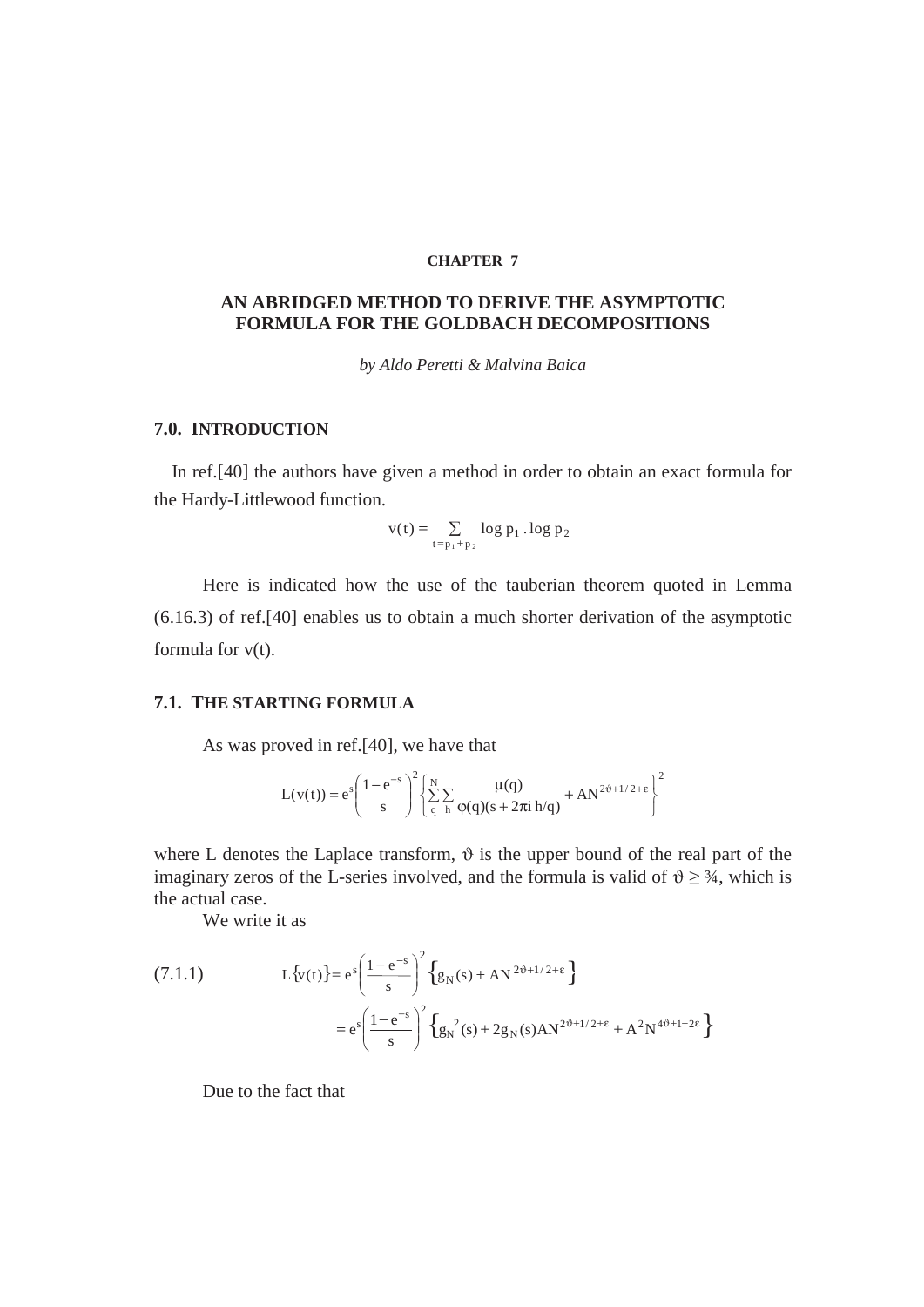$$
L^{-1}\left\{e^s\left(\frac{1-e^{-s}}{s}\right)^2\right\} = \begin{cases} t & \text{if } 0 < t < 1\\ 2-t & \text{if } 1 < t < 2\\ 0 & \text{otherwise} \end{cases}
$$

the term at the right hand side of  $(7.1.1)$  has not any relevance for  $v(t)$ , and we can put

$$
L{v(t)} = e^{s} \left( \frac{1 - e^{-s}}{s} \right)^2 \left\{ g_N^2(s) + 2g_N(s)AN^{2\vartheta + 1/2 + \epsilon} \right\}
$$

if  $t > 2$ .

By the tauberian theorem of Lemma (6.16.3) of Chapter 6

$$
(7.1.2) \t v(t) \sim L^{-1} \Big[ g_N^2(s) + 2A N^{2\vartheta + 1/2 + \epsilon} g_N(s) \Big] =
$$

$$
= L^{-1} \Biggl\{ \sum \sum \frac{\mu^2(q)}{\varphi^2(q)(s + 2\pi i \, h/q)} + \sum \sum \sum \sum \sum \frac{\mu(q_1) \mu(q_2)}{\varphi(q_1) \varphi(q_2)(s + 2\pi i \, h_1/q_1)(s + 2\pi i \, h_2/q_2)} + 2AN^{2\vartheta + 1/2 + \epsilon} \sum \sum \frac{\mu(q)}{\varphi(q)(s + 2\pi i \, h/q)} \Biggr\} =
$$
  

$$
= \sum_{q=1}^{N} \frac{\mu^2(q)}{\varphi^2(q)} Cq(t) \cdot t + \sum \sum \sum \sum \frac{\mu(q_1) \mu(q_2) e^{-A_1 t} - e^{-A_2 t}}{\varphi(q_1) \, \varphi(q_2) A_2 - A_1} + 2AN^{2\vartheta + 1/2 + \epsilon} \sum_{q=1}^{N} \frac{\mu(q)}{\varphi(q)} C_q(t)
$$

But

$$
\sum_{q=1}^N \frac{\mu^2(q)}{\phi^2(q)} C_q(t) \cdot t = \sum_{q=1}^\infty \frac{\mu^2(q)}{\phi^2(q)} C_q(t) \cdot t + \delta_1 e^{3\gamma} d(t) \frac{(\log \log N)^2}{N} \log \log t \cdot t
$$

(7.1.3)  
\n
$$
\left| \sum \sum \sum \sum \frac{\mu(q_1) \mu(q_2)}{\phi(q_1) \phi(q_2)} \frac{e^{-A_1 t} - e^{-A_2 t}}{A_2 - A_1} \right| \le \frac{\delta_2}{2\pi} N^2 (N+1)^2
$$
\n
$$
\vartheta(t) - \vartheta(t-1) \sim \sum_{q=1}^{N} \frac{\mu(q)}{\phi(q)} C_q(t)
$$

(Where  $\vartheta(t)$  is the Chebishev function  $p \leq t$  $f(t) = \sum \log p$  $\vartheta(t) = \sum_{p \leq t} \log p$ )

as was shown in ref.[40] by Lemmas (6.16.1),(6.16.2) and (6.16.3) of Chapter 6 in this book.